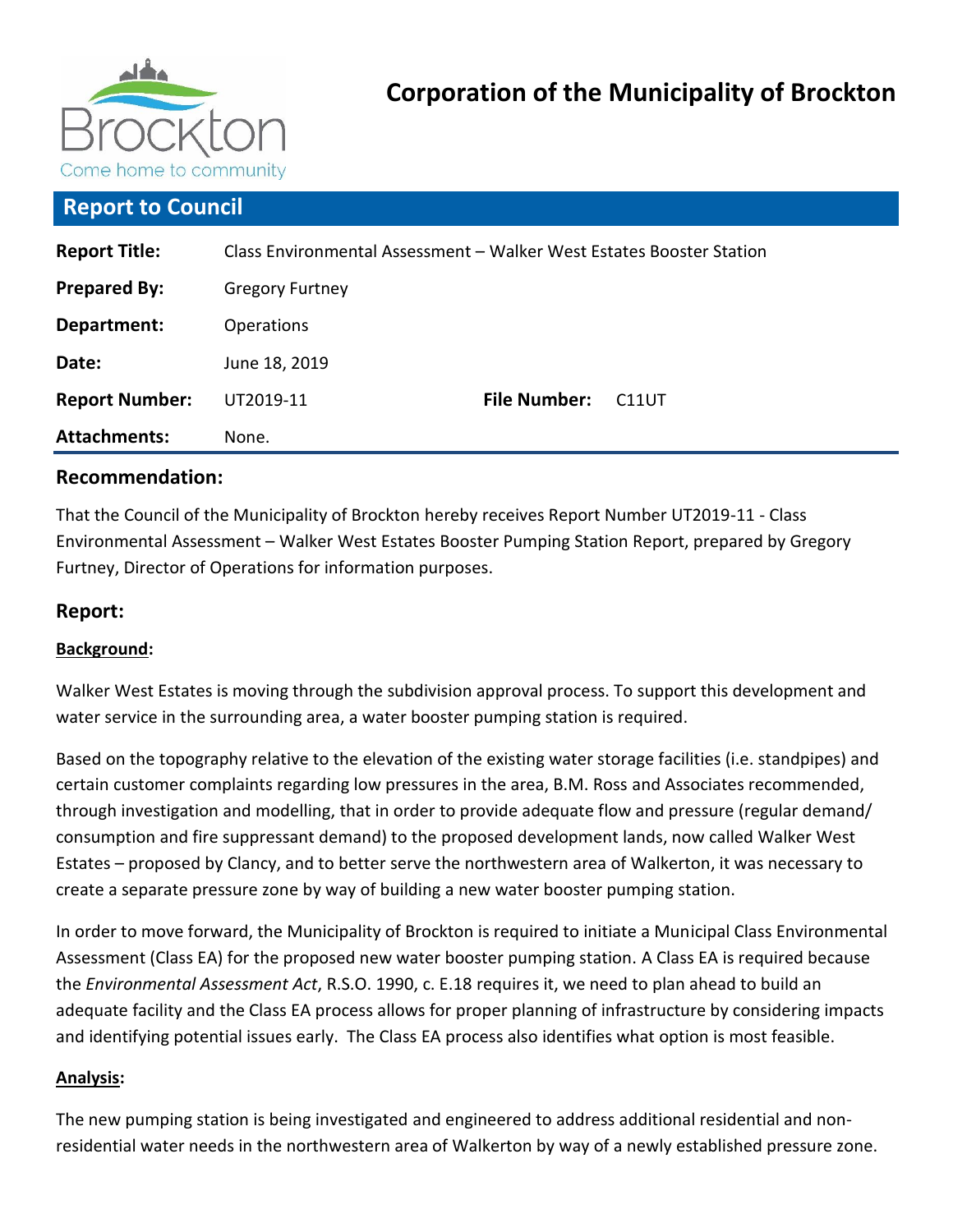The new pressure zone, created by the new water booster pumping station, will be connected to both the new development as well as the existing water distribution system. The proposed water booster pumping station is located adjacent to Bruce Road 2 within the new Walker West Estates subdivision. A cost sharing agreement will be established between the developer and the Municipality of Brockton for the building of and commissioning of the water booster pumping station to support the development. Depending on the outcomes of the Class EA there may also be cost considerations to other users in the area.

The planning process for this project will follow the environmental screening process set out for Schedule B activities under the Municipal Class Environmental Assessment process, specific to the Ontario Environmental Assessment Act.

This process includes consultation with the public, project and area stakeholders, First Nation and Metis communities, and government review agencies. The "Notice of Commencement", a legislated requirement, will be mailed directly to area residents that have been already identified, and will also be advertised in the local newspaper and on the Municipality's website. All comments are welcomed and will be received until July 29, 2019 through B.M. Ross and Associates and the Municipality. Those comments will be collected and included in the study, excluding personal information, and will become part of the public record.

B.M. Ross and Associates have been contracted to administer the Class EA process. B.M. Ross and Associates will also be the ones to tender out the physical construction and commissioning of the facility once all legal and administrative requirements have been met.

A further report to Council will come in the coming months as an update to the project's progress.

# **Sustainability Checklist:**

What aspect of the Brockton Sustainable Strategic Plan does the content/recommendations in this report help advance?

| Do the recommendations help move the Municipality closer to its Vision? | Yes. |
|-------------------------------------------------------------------------|------|
| Do the recommendations contribute to achieving Cultural Vibrancy?       | Yes. |
| Do the recommendations contribute to achieving Economic Prosperity?     | Yes. |
| Do the recommendations contribute to Environmental Integrity?           | Yes. |
| Do the recommendations contribute to the Social Equity?                 | Yes. |

## **Financial Impacts/Source of Funding:**

Do the recommendations represent a sound financial investment from a sustainability perspective? Yes

This project was identified in the 2019 Municipal Capital Budget as "Class EA Booster Station + Engineering". \$9,939.10 excluding taxes has been spent to date.

**Reviewed By:**

Took

**Chief Financial Officer**